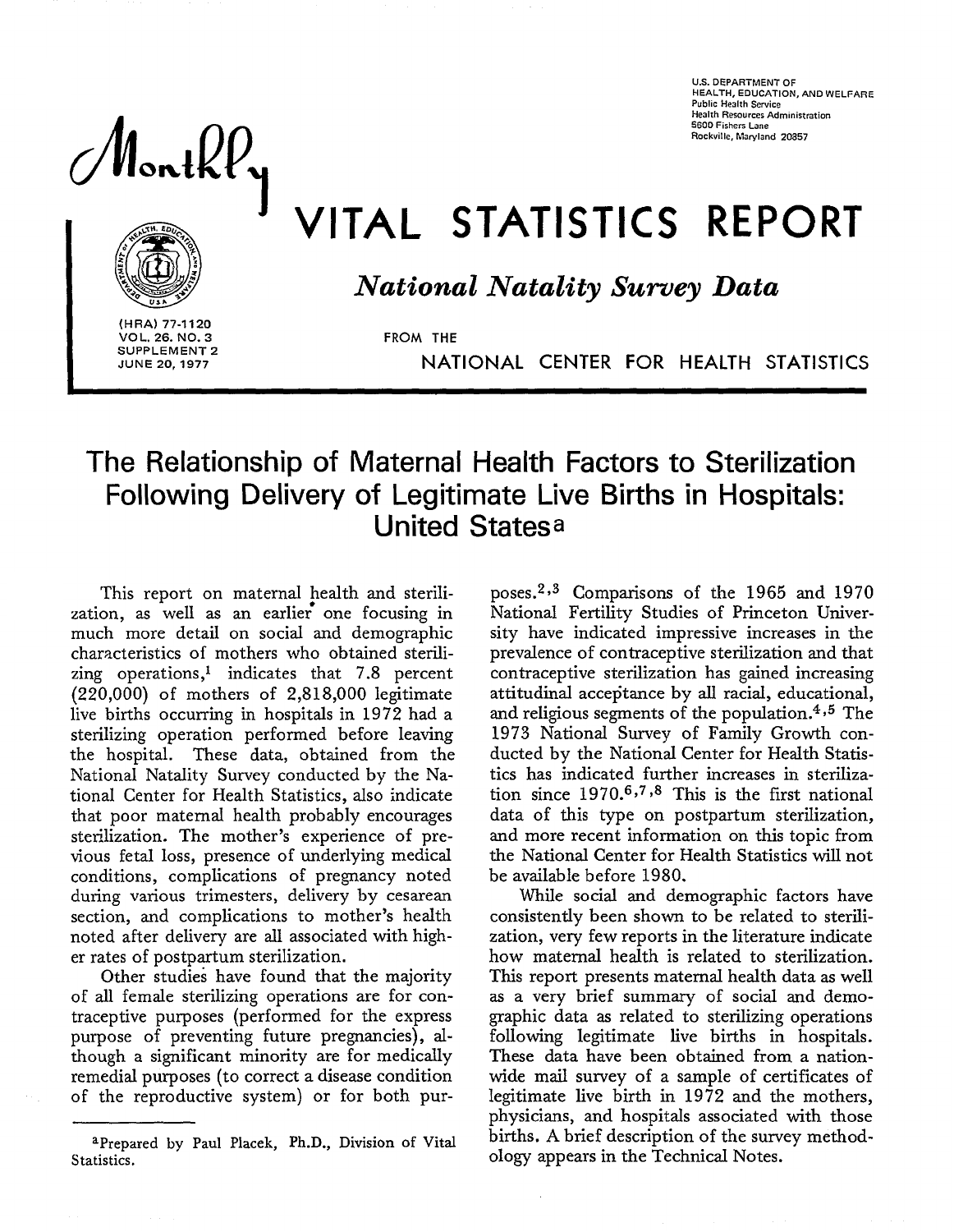mothers having legitimate live hospital births the higher sterilization rates of the less educated<br>in 1972 had a sterilizing operation performed at may be due to the fact that a greater proportion in 1972 had a sterilizing operation performed at may be due to the fact that a greater proportion<br>that time. The percentage begins low for of the births to the less educated are of higher that time. The percentage begins low for of the births to the less educated are of higher mothers having their first child (1.9 percent) and birth orders, where sterilization rates are higher. mothers having their first child (1.9 percent) and birth orders, where sterilization rates are higher.<br>rises steadily up to 17.6 percent for mothers The joint effects of age and birth order may be rises steadily up to 17.6 percent for mothers having a third or higher order birth.

tion rates. Only 2.7 percent of mothers under 20 surgery of a medically remedial nature may take<br>vears of age but 17.5 percent of those 30 years on increasing importance as women grow older, years of age but 17.5 percent of those 30 years on increasing importance as women grow older, old and over were sterilized. A similar pattern of and the contraceptive motive may increase as old and over were sterilized. A similar pattern of and the contraceptive motive may increase as<br>higher birth order and higher age of mother be-<br>women have more births, especially when higher higher birth order and higher age of mother be-<br>ing associated with higher rates of sterilization is order births are unplanned or unwanted. Howing associated with higher rates of sterilization is order births are unplanned or unwanted. How-<br>observed for mothers within each of the three ever, the educational attainment of the mother observed for mothers within each of the three educational attainment groupings. The also influences the probability of sterilization,

**The Incidence of 1988 Mothers with less education are more likely<br>Postpartum Sterilization** to have been sterilized than mothers with more to have been sterilized than mothers with more education; postpartum sterilization rates are<br>11.3 percent, 7.8 percent, and 5.5 percent for **Birth Order, Age, and Education** 11.3 percent, 7.8 percent, and 5.5 percent for mothers with 0-11 years, 12 years, and 13 or Table 1 indicates that 7.8 percent of all more years of education, respectively. In part, thers having legitimate live hospital births the higher sterilization rates of the less educated strongly influenced by the two primary motivations for sterilization. That is, the need for Age is also related to postpartum steriliza-<br>Age is also related to postpartum steriliza-<br>a vations for sterilization. That is, the need for  $\frac{1}{2}$  and  $\frac{1}{2}$  and  $\frac{1}{2}$  and  $\frac{1}{2}$  and  $\frac{1}{2}$  and  $\frac{1}{2}$ 

**Table 1. Estimated number of legitimate live hospital births and percent of mothers sterilized following delivery by live-birth order, according to educational attainment and age of the mother: United States, 1972 National Natality Survey** 

|                                                |                            | Live-birth order              |                        |                          |                            |                           | Live-birth order          |                                   |  |  |
|------------------------------------------------|----------------------------|-------------------------------|------------------------|--------------------------|----------------------------|---------------------------|---------------------------|-----------------------------------|--|--|
| Years of school completed<br>and age of mother | Total                      | 1st                           | 2d                     | 3d or<br>higher          | Total                      | 1st                       | 2d                        | 3d or<br>higher                   |  |  |
|                                                |                            | Number of births in thousands |                        |                          |                            | Percent sterilized        |                           |                                   |  |  |
|                                                | 2.8181                     | 1,072                         | 869                    | 878                      | 7.8                        | 1.9                       | 5.3                       | 17.6                              |  |  |
| 30 years of age and over                       | 415<br>1,031<br>850<br>522 | 323<br>479<br>215<br>56       | 82<br>384<br>308<br>96 | 11<br>168<br>328<br>371  | 2.7<br>4.7<br>8.2<br>17.5  | 2.2<br>1.3<br>0.7<br>8.9  | 3.7<br>5.1<br>4.6<br>9.8  | 8.2<br>13.3<br>16.5<br>20.8       |  |  |
| 0-11 years of school completed                 | 596                        | 185                           | 162                    | 250                      | 11.3                       | 2.7                       | 7.2                       | 20.2                              |  |  |
|                                                | 151<br>202<br>129<br>114   | 106<br>54<br>20<br>$*5$       | 36<br>86<br>29<br>10   | $*9$<br>62<br>80<br>99   | 3.3<br>7.1<br>19.0<br>20.5 | 2.9<br>2.6<br>2.7         | 2.8<br>7.6<br>11.9<br>5.4 | $\star$<br>10.2<br>25.7<br>23.1   |  |  |
| 12 years of school completed                   | 1.348                      | 519                           | 418                    | 411                      | 7.8                        | 1.8                       | 5.5                       | 17.6                              |  |  |
|                                                | 186<br>538<br>384<br>240   | 156<br>260<br>81<br>22        | 28<br>207<br>140<br>42 | $*1$<br>70<br>164<br>176 | 2.4<br>4.5<br>7.8<br>19.0  | 2.0<br>1.5<br>0.7<br>9.0  | 5.1<br>4.6<br>4.0<br>15.3 | $\bullet$<br>15.8<br>14.7<br>21.2 |  |  |
| 13 years of school completed or more           | 875                        | 368                           | 289                    | 217                      | 5.5                        | 1.5                       | 4.0                       | 14.5                              |  |  |
| 30 years of age and over                       | 78<br>291<br>337<br>168    | 60<br>165<br>115<br>29        | 17<br>90<br>138<br>44  | $*1$<br>36<br>85<br>96   | 2.0<br>3,2<br>4.5<br>13.4  | 1.7<br>0.6<br>0.5<br>10.5 | 3.3<br>3.9<br>3.7<br>5.5  | $\star$<br>13.8<br>11.2<br>17.8   |  |  |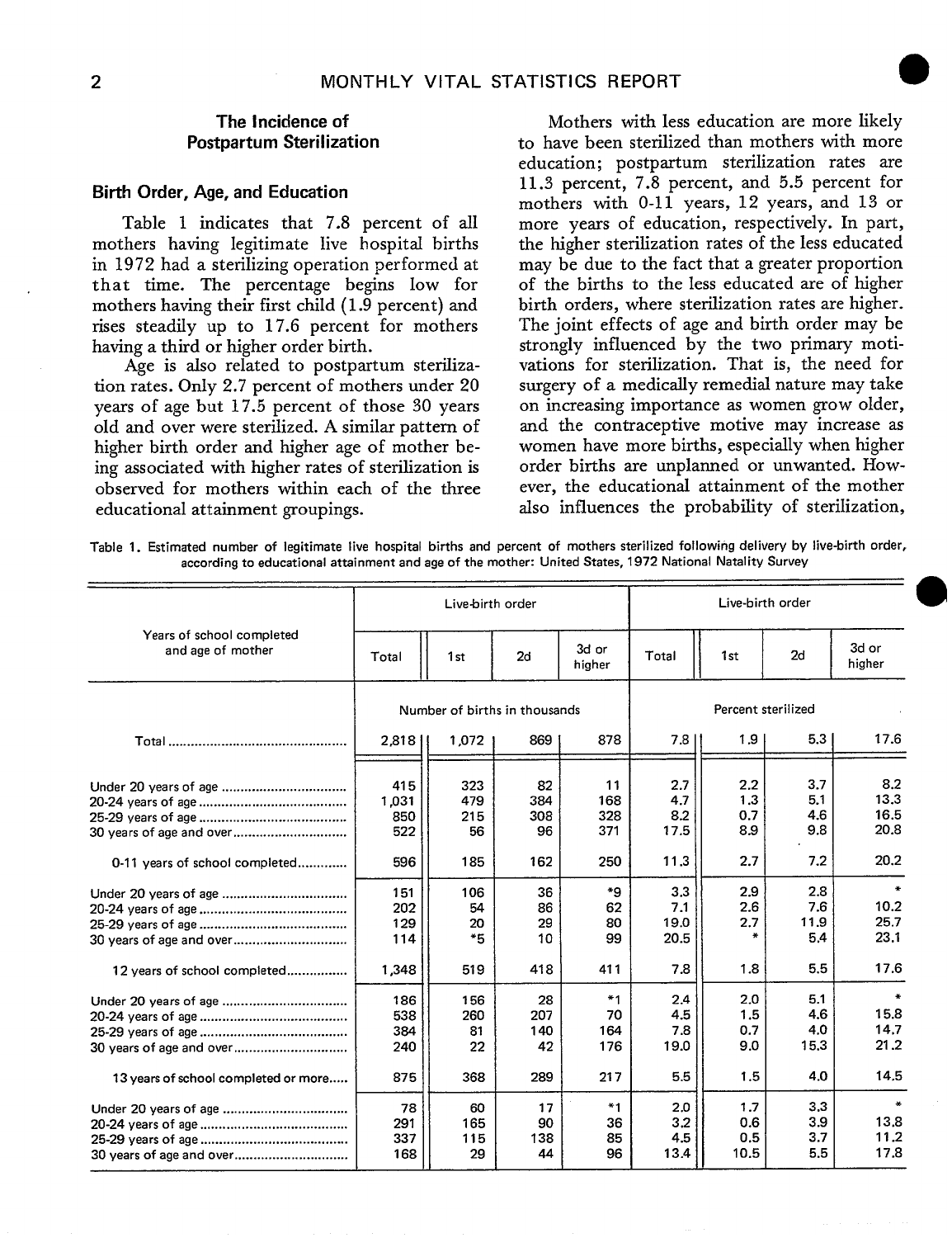independent of the effects of age and birth order. Mothers with third or higher order births are more likely to be sterilized if they have only 0-11 years of education than if they have 13 or more years of education (20.2 vs. 14.5 percent).

#### **Maternal Health Factors**

Table 2 presents a number of maternal health characteristics as they relate to postpartum sterilization overall and within five livebirth order categories. Only 7.0 percent of mothers with no previous fetal losses but 15.3 percent of those with two or more previous fetal losses had sterilizing operations. This pattern appears within all five birth order categories, but at no order is the difference statistically significant. The presence of underlying medical conditions such as diabetes, varicosity, and anemia existing during the mother's 1972 pregnancy is also a factor since 7.0 percent of the mothers with no such condition but 12.6 percent of the mothers with one or more conditions had a postpartum sterilizing operation performed. This finding oc — curs within all five birth order categories, but it is statistically significant at only the second and third orders. Complications of the mother's 1972 pregnancy are also a factor;  $7.3$  percent of mothers with no pregnancy complications but 10.5 percent of those with one or more were sterilized. This pattern occurs within all five birth orders but is statistically significant onIy at the first and fifth birth orders.

No clear pattern emerges with respect to trimester of pregnancy that prenatal care began or number of prenatal visits reported by medical sources, and most of the observed differences may be due to sampling variation.

The next three items–complications or unusuaI conditions noted during the first, second, or third trimester of pregnancy-are simi-IarIy related to postpartum sterilization; the Iowest percent sterilized was for mothers with no prenatal care and no complications, and the highest percent sterilized was for mothers with two or more complications during any given trimester. This relationship is statistically significant for mothers who experienced complications or unusual conditions during the first and third (but not second) trimesters. Also, sampling variation causes many of these differences within birth orders not to be statistically significant.

Complications of labor reflect no significant differences in sterilization.

Data on the type of delivery show that of all mothers having cesarean section deliveries 25.3 percent also had a sterilizing operation performed. Within every birth order group, mothers having cesarean section deliveries were significantly more likely to be sterilized than mothers having other types of delivery. About half of the mothers having a third or higher order birth by cesarean section were sterilized. Complications to mother's heaIth noted after delivery are also associated with sterilization; only 7.6 percent of mothers with no complications but 11.4 percent of mothers for. whom a complication was noted were sterilized. This pattern is consistent but not statistically significant within each birth order category. It is possible that the sterilizing operation itself may have contributed to some of the complications noted after deIivery.

#### **SUMMARY AND DISCUSSION**

Mothers with higher order births, older mothers, and mothers with less education are more likely to have been sterilized. AIso, maternal health variables are associated with sterilization in such a way as to indicate that poor maternal health probably encourages sterilization. The experience of previous fetal losses, presence of underlying medical conditions, complications of pregnancy, complications or unusual conditions noted during the first and third trimesters, delivery by cesarean section, and complications of mother's health noted after delivery are all related to higher sterilization rates. Most of these relationships remain, even when examined within five birth order categories, although statistical significance is not co nsistentIy attained. While many maternal health variables seem to influence sterilization rates, some of the variation in maternal health may stem from social and demographic factors. However, the sterilization report which dealt in d etail with social and demographic factors showed that, at the national level, color of mother differs very Iittle between mothers' sterilization rates; 7.7 percent of white mothers and 8.8 percent of all other mothers were sterilized, a difference which is not statistically signifi-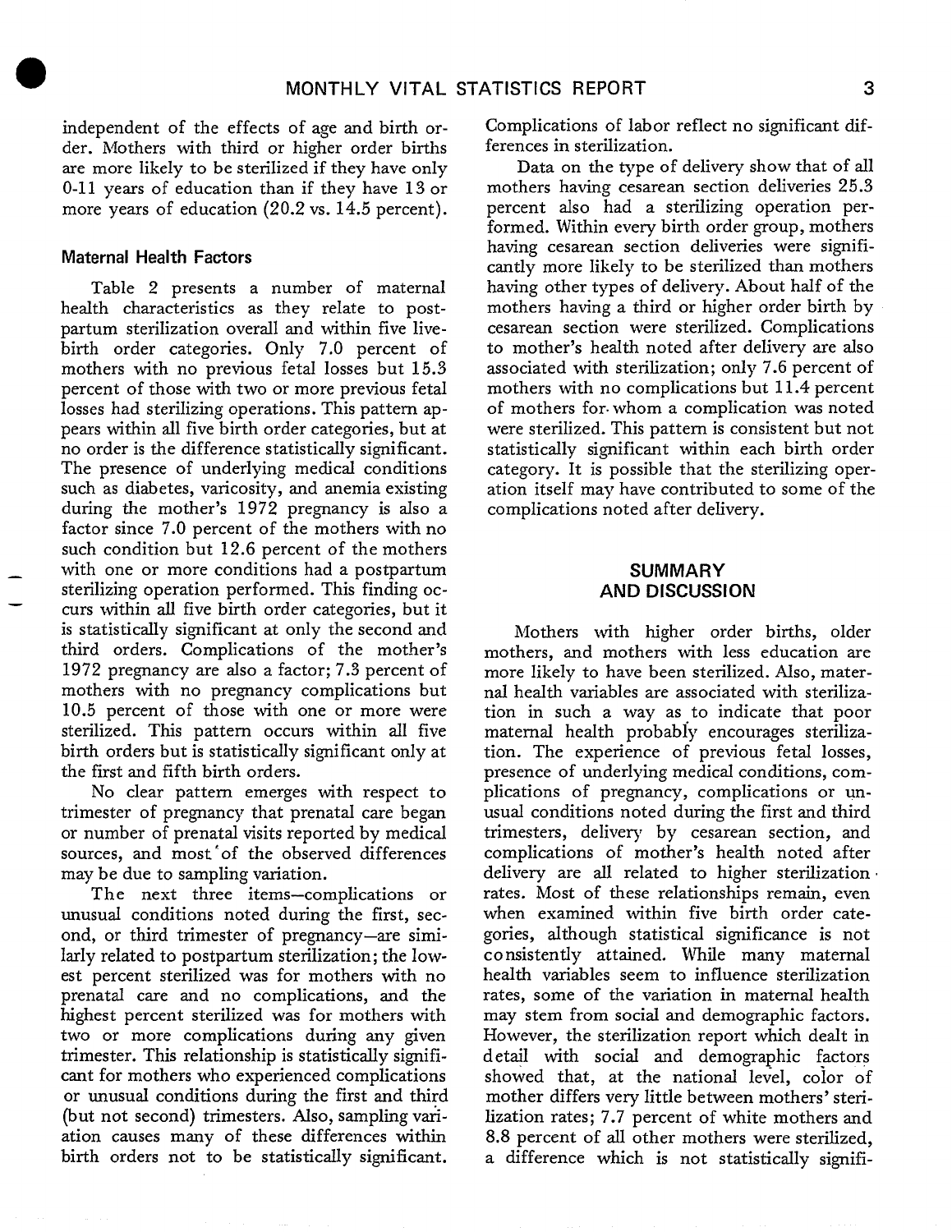# � **4 MONTHLY VITAL STATISTICS REPORT**

**Tabla 2. Estimated number of legitimate live hospital births and percent of mothers sterilized following delivery by live-birth 'JaPJo according to maternal health characteristics: United States, 1972 National Natality Survey** 

|                                                                                      |                                         |                                     | Live-birth order                   |                                    |                                    |                                  |                                        |                                            | Live-birth order                     |                                          |                                      |                                      |
|--------------------------------------------------------------------------------------|-----------------------------------------|-------------------------------------|------------------------------------|------------------------------------|------------------------------------|----------------------------------|----------------------------------------|--------------------------------------------|--------------------------------------|------------------------------------------|--------------------------------------|--------------------------------------|
| Maternal health characteristic                                                       | Total                                   | 1st                                 | 2d                                 | 3d                                 | 4th                                | 5th or<br>higher                 | Total                                  | 1st                                        | 2d                                   | 3d                                       | 4th                                  | 5th or<br>higher                     |
|                                                                                      |                                         |                                     | Number of births in thousands      |                                    |                                    |                                  |                                        |                                            |                                      | Percent sterilized                       |                                      |                                      |
|                                                                                      |                                         | 2,818   1,072                       | 869                                | 428                                | 214                                | 236                              | 7.8 11                                 | 1,9                                        | 5.3                                  | 15.8                                     | 19.9                                 | 18.7                                 |
| PREVIOUS FETAL LOSSES                                                                |                                         |                                     |                                    |                                    |                                    |                                  |                                        |                                            |                                      |                                          |                                      |                                      |
|                                                                                      | 2,434<br>266<br>119                     | 995<br>59<br>18                     | 753<br>83<br>33                    | 349<br>52<br>27                    | 168<br>32<br>14                    | 168<br>40<br>27                  | 7.0<br>12.1<br>15.3                    | 1.8<br>2.5<br>2.6                          | 5.0<br>7.2<br>7.7                    | 15.6<br>15.3<br>20.1                     | 18.5<br>26.3<br>21.5                 | 17.3<br>20.5<br>25.0                 |
| UNDERLYING MEDICAL<br>CONDITIONS                                                     |                                         |                                     |                                    |                                    |                                    |                                  |                                        |                                            |                                      |                                          |                                      |                                      |
|                                                                                      | 2,427<br>391                            | 938<br>134                          | 761<br>108                         | 365<br>63.                         | 180<br>34                          | 184<br>52                        | 7.0<br>12.6                            | 1,7<br>2.6                                 | 4.9<br>8.5                           | 14.6<br>22.8                             | 18.4<br>27.4                         | 16.9<br>25.0                         |
| <b>COMPLICATIONS OF</b><br><b>PREGNANCY</b>                                          |                                         |                                     |                                    |                                    |                                    |                                  |                                        |                                            |                                      |                                          |                                      |                                      |
|                                                                                      | 2,359<br>459                            | 878<br>195                          | 743<br>125                         | 365<br>63                          | 179<br>36                          | 194<br>41                        | 7.3<br>10.5                            | 1.5<br>3.5                                 | 5,0<br>7.2                           | 15.2<br>19.7                             | 19.2<br>23.3                         | 16.7<br>28.4                         |
| TRIMESTER OF PREGNANCY<br><b>THAT PRENATAL</b><br><b>CARE BEGAN</b>                  |                                         |                                     |                                    |                                    |                                    |                                  |                                        |                                            |                                      |                                          |                                      |                                      |
|                                                                                      | 1,870<br>585<br>168<br>195              | 724<br>213<br>58<br>77              | 600<br>167<br>48<br>54             | 284<br>85<br>28<br>32              | 131<br>53<br>16<br>15              | 131<br>68<br>19<br>18            | 7.2<br>9.9<br>9.4<br>5.9               | 1.6<br>1.7<br>2.5<br>3.9                   | 5.0<br>7.6<br>3.1<br>3.9             | 16.0<br>19.8<br>14.2 <sup>°</sup><br>4.7 | 17.8<br>23.6<br>27.9<br>16.2         | 18.7<br>18.5<br>24,4<br>14.0         |
| <b>NUMBER OF</b><br>PRENATAL VISITS                                                  |                                         |                                     |                                    |                                    |                                    |                                  |                                        |                                            |                                      |                                          |                                      |                                      |
|                                                                                      | 195<br>204<br>809<br>1,306<br>285<br>18 | 77<br>66<br>300<br>493<br>128<br>*8 | 54<br>51<br>235<br>442<br>83<br>*4 | 32<br>42<br>111<br>198<br>43<br>*1 | 15<br>18<br>72<br>91<br>15<br>$*3$ | 18<br>27<br>90<br>83<br>16<br>*2 | 5.9<br>9.1<br>8.9<br>7.8<br>5.2<br>8.3 | 3.9<br>2,2<br>1.8<br>1.8<br>0.8<br>$\star$ | 3.9<br>5.7<br>5.4<br>5.8<br>3.0<br>₩ | 4.7<br>12.9<br>19.0<br>16.7<br>14.8      | 16.2<br>19.0<br>22.6<br>19.2<br>16.3 | 14.0<br>20.1<br>18,3<br>20,4<br>14.2 |
| COMPLICATIONS OR UNUSUAL<br><b>CONDITIONS NOTED DURING</b><br><b>FIRST TRIMESTER</b> |                                         |                                     |                                    |                                    |                                    |                                  |                                        |                                            |                                      |                                          |                                      |                                      |
|                                                                                      | 195<br>2,393<br>200<br>30               | 77<br>900<br>84<br>11               | 54<br>751<br>53<br>11              | 32<br>356<br>38<br>*3              | 15<br>183<br>13<br>*3              | 18<br>202<br>12<br>*3            | 5.9<br>7.6<br>10.7<br>15.3             | 3.9<br>1.4<br>5.5                          | 3.9<br>5.1<br>7.7<br>14.1            | 4.7<br>17.0<br>11.9                      | 16.2<br>19.6<br>25.4                 | 14.0<br>17.6<br>39.6                 |

cant.<sup>1</sup> Within regions of residence, however, In interpreting the statistics in this report a white mothers were less likely to be sterilized in number of points must be kept in mind. First the North Central Region but more likely to be the patterns observed here for postpartum steri-<br>sterilized in the West than were all other lization following 2,818,000 legitimate live hossterilized in the West than were all other lization following 2,818,000 legitimate live hos-<br>mothers.

pital births may differ from patterns for the ap-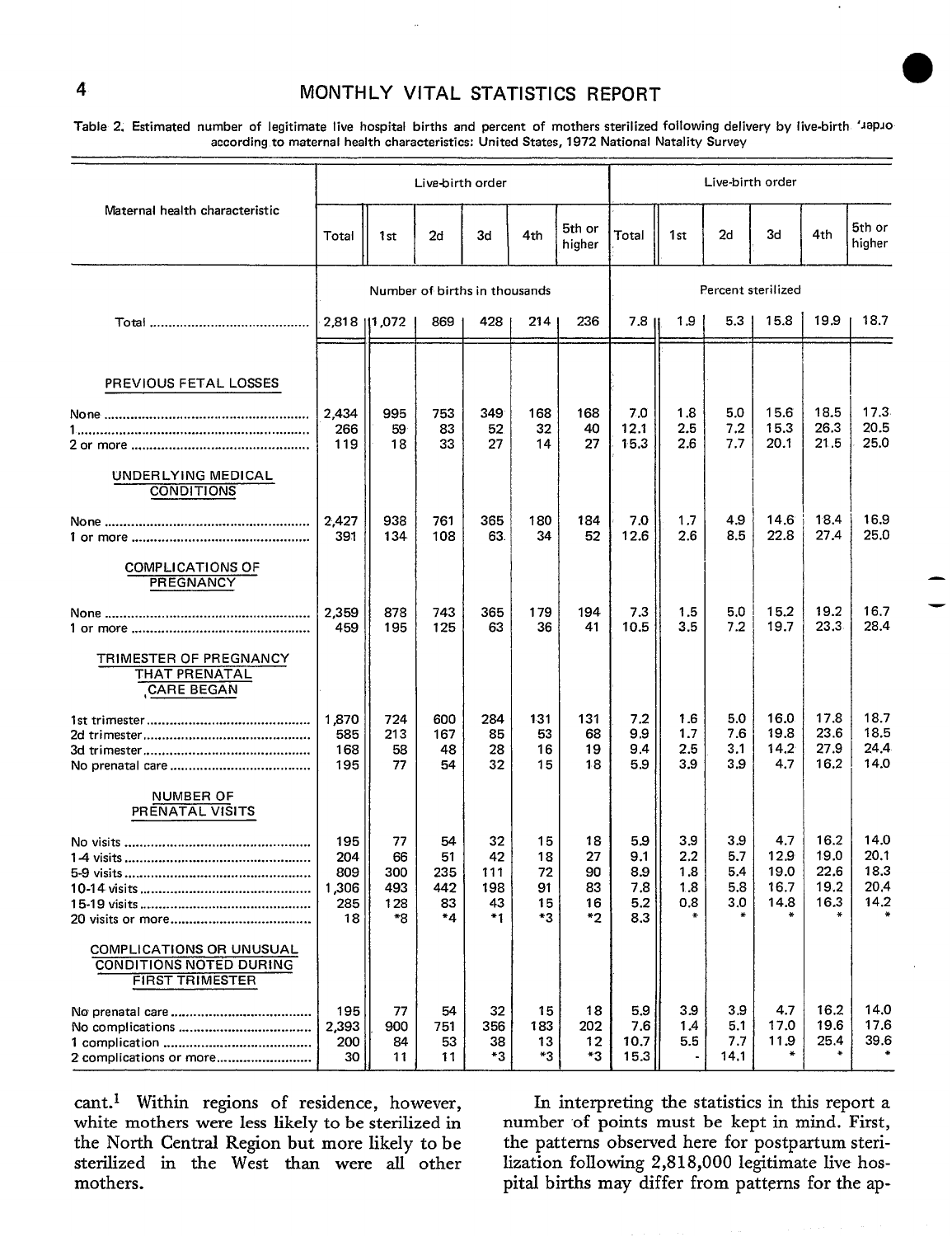### MONTHLY VITAL STATISTICS REPORT 5

**Table 2. Estimated number of legitimate live hospital births and percent of mothers sterilized following delivery by Iive-birth order,**  according to maternal health characteristics: United States, 1972 National Natality Survey-Con.

|                                                                                    |                                   |                              | Live birth order              |                              |                               |                                 |                                    |                                  | Live-birth order                 |                                    |                              |                              |
|------------------------------------------------------------------------------------|-----------------------------------|------------------------------|-------------------------------|------------------------------|-------------------------------|---------------------------------|------------------------------------|----------------------------------|----------------------------------|------------------------------------|------------------------------|------------------------------|
| Maternal health characteristic                                                     | Total                             | 1st                          | 2d                            | 3d                           | 4th                           | 5th or<br>higher                | Total                              | 1 <sub>st</sub>                  | 2d                               | 3d                                 | 4th                          | 5th or<br>higher             |
| COMPLICATIONS OR UNUSUAL<br>CONDITIONS NOTED DURING<br><b>SECOND TRIMESTER</b>     |                                   |                              | Number of births in thousands |                              |                               |                                 |                                    |                                  | Percent sterilized               |                                    |                              |                              |
| 2 complications or more                                                            | 1951<br>2,266<br>287<br>70        | 77<br>856<br>113<br>25       | 54<br>712<br>82<br>21         | 32<br>341<br>44<br>11        | 15<br>171<br>22<br>*6         | 18<br>186<br>25<br>$*7$         | 5.9<br>7.7<br>9.3<br>11.5          | 3.9<br>1.6<br>2.6<br>1.9         | 3.9<br>5.3<br>6.1<br>7.1         | 4.7<br>16.5<br>15.7<br>26.0        | 16.2<br>19.1<br>26.7         | 14.0<br>18.5<br>22.8         |
| COMPLICATIONS OR UNUSUAL<br>CONDITIONS NOTED DURING<br>THIRD TRIMESTER             |                                   |                              |                               |                              |                               |                                 |                                    |                                  |                                  |                                    |                              |                              |
| 2 complications or more                                                            | 195<br>2,151<br>398<br>74         | 77<br>817<br>156<br>22       | 54<br>682<br>107<br>26        | 32<br>310<br>73<br>13        | 15<br>163<br>32<br>$*5$       | 18<br>178<br>30<br>10           | 5.9<br>7.3<br>10.4<br>13.5         | 39<br>1.6<br>2.2                 | 3.9<br>4.7<br>8.0<br>13.3        | 4.7<br>15.8<br>18.2<br>30.3        | 16.2<br>18.6<br>29.8         | 14.0<br>18.6<br>21.0<br>23.6 |
| NUMBER OF PRENATAL<br><b>TRIMESTERS MOTHER</b><br><b>EXPERIENCED COMPLICATIONS</b> |                                   |                              |                               |                              |                               |                                 |                                    |                                  |                                  |                                    |                              |                              |
|                                                                                    | 195<br>1,830<br>589<br>142<br>62  | 77<br>685<br>232<br>53<br>24 | 54<br>588<br>172<br>38<br>16  | 32<br>265<br>93<br>27<br>11  | 15<br>139<br>44<br>12<br>*5   | 18<br>152<br>48<br>12<br>$*5$   | 5.9<br>7.0<br>10.0<br>11.3<br>11.5 | 3.9<br>1.6<br>1.3<br>1.0<br>10.3 | 3.9<br>4.6<br>6.9<br>7.8<br>12.2 | 4.7<br>15.1<br>21.8<br>19.8<br>4.3 | 16.2<br>17.5<br>24.6<br>34.9 | 140<br>16.5<br>25.0<br>26.9  |
| COMPLICATIONS OF LABOR                                                             |                                   |                              |                               |                              |                               |                                 |                                    |                                  |                                  |                                    |                              |                              |
|                                                                                    | 2.248<br>570                      | 817<br>256                   | 714<br>155                    | 355<br>73                    | 174<br>40                     | 189<br>47                       | 7.5<br>9.0                         | 1.7<br>2.3                       | 4.6<br>8.4                       | 14.8<br>20.8                       | 20.5<br>17.1                 | 18.1<br>21.4                 |
| TYPE OF DELIVERY                                                                   |                                   |                              |                               |                              |                               |                                 |                                    |                                  |                                  |                                    |                              |                              |
|                                                                                    | 1,485<br>1,038<br>205<br>65<br>26 | 419<br>529<br>94<br>22<br>*8 | 486<br>302<br>55<br>18<br>*7  | 269<br>115<br>27<br>11<br>*5 | 144<br>48<br>12<br>*8<br>$*2$ | 166<br>44<br>17<br>$*6$<br>$*3$ | 7.6<br>4.9<br>25.3<br>5.3<br>9.5   | 1.6<br>1.1<br>7.9<br>$\ast$      | 4.1<br>4.5<br>22.0               | 11.7<br>15.0<br>59.8<br>13.8       | 17.5<br>19.6<br>55.9         | 17.2<br>10.8<br>53.9         |
| COMPLICATIONS OF<br>MOTHER'S HEALTH NOTED<br>AFTER DELIVERY                        |                                   |                              |                               |                              |                               |                                 |                                    |                                  |                                  |                                    |                              |                              |
|                                                                                    | 2.632<br>187                      | 991<br>81                    | 821<br>48                     | 402<br>25                    | 200<br>14                     | 217<br>19                       | 7.6<br>11.4                        | 1.8<br>2.4                       | 5.1<br>9.3                       | 15.4<br>21.7                       | 19.3<br>28.2                 | 17.9<br>28.3                 |

 $21,000$  nonhospital births which occurred in appear in this study of women giving birth. Fur-<br>1972. Second, sterilization rates presented here thermore, women giving birth in hospitals in are not prevalence rates for all women ever steri-<br>lized but not sterilized before leaving the hospi-<br>lized; rather, they refer only to the incidence of tal might become sterilized later to preclude anlized; rather, they refer only to the incidence of sterilization at time of delivery of a live birth in

**proximately** 403,000 illegitimate births and the 1972. Women sterilized prior to 1972 would not thermore, women giving birth in hospitals in 1972 but not sterilized before leaving the hospiother pregnancy or subsequent to a future preg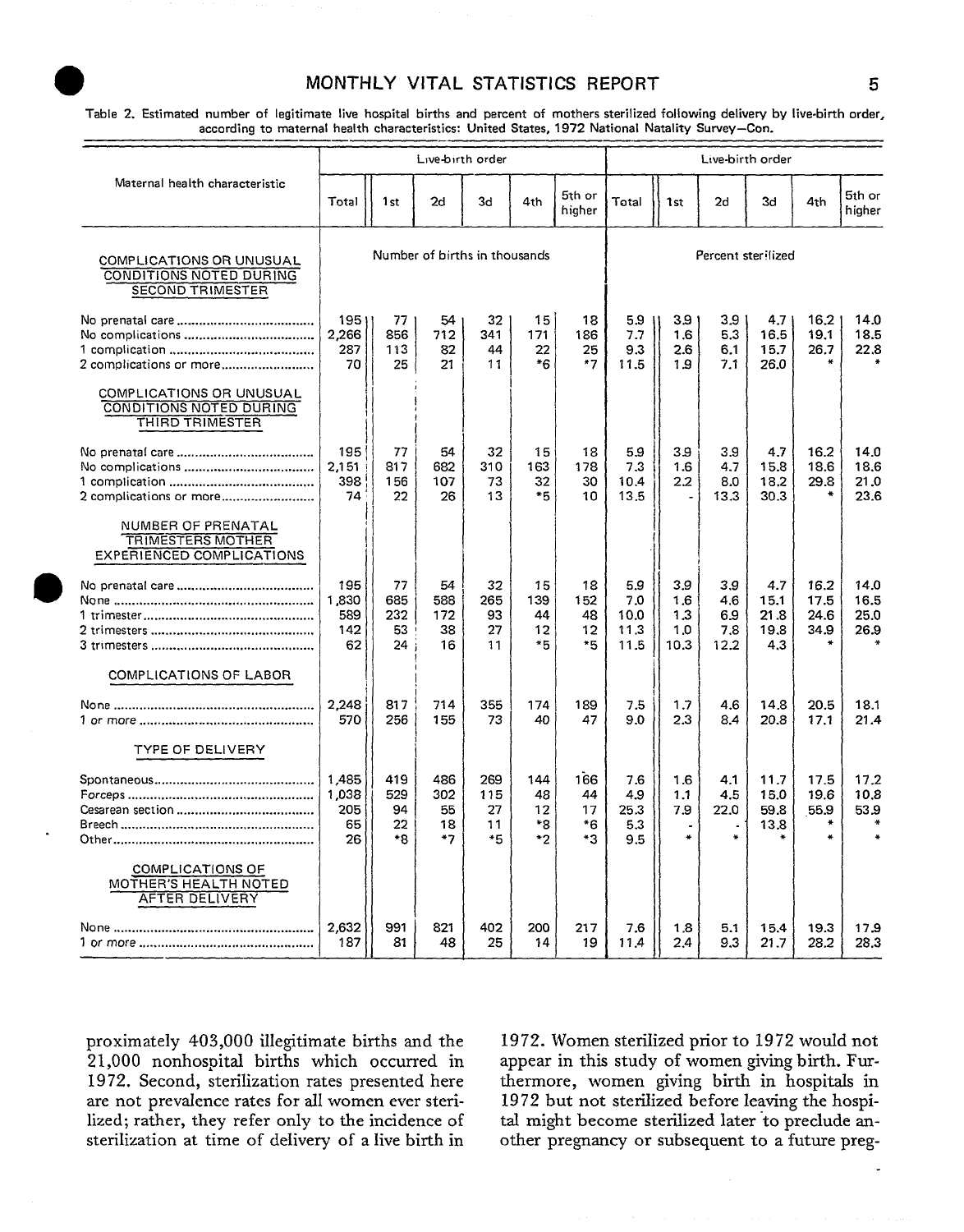nancy. Third, sterilization may be chosen by lationships for non-postpartum female steriliza-<br>many of the husbands (i.e., vasectomy) follow- tion and for male sterilization. Fourth, it should ing the conceptions which resulted in 1972 be emphasized that in this survey hospitals were births. Studies indicate that the social and demo-<br>graphic relationships discussed in this report for operation, i.e., whether it was primarily remedial graphic relationships discussed in this report for postpartum sterilization may differ from the re- or contraceptive or both.

tion and for male sterilization. Fourth, it should

— —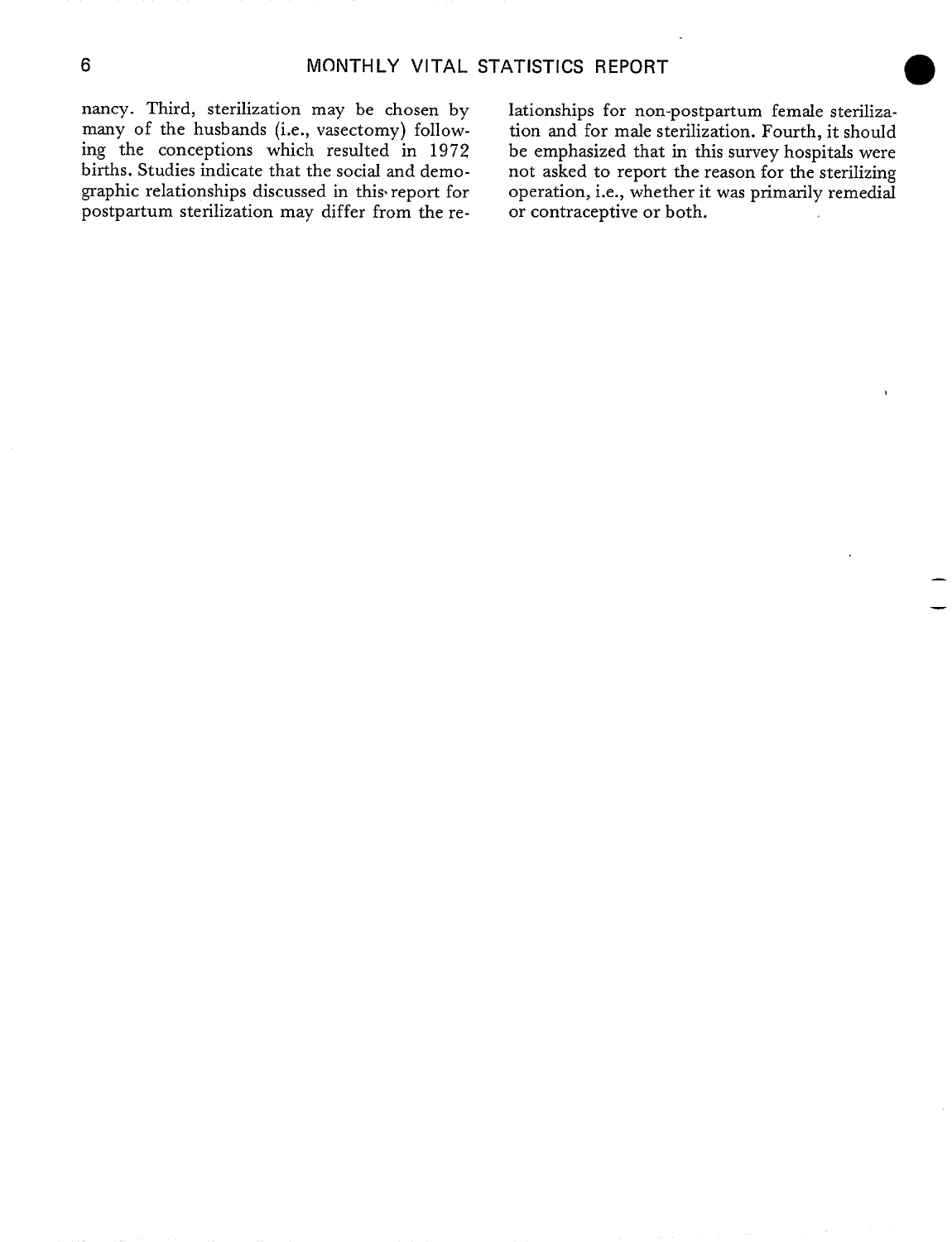#### **REFERENCES**

<sup>1</sup> National Center for Health Statistics: The incidence of sterilization following delivery of legitimate live births in hospitals, United States, 1972. Monthly *Vital Statistics Report.* Vol. *26, N0. 3,* Supp. (HRA) 77-1120. Health Resources Administration. Rockville, Md.,

*2Kiser, C.* V.; Wilson, H. G.; and CampbelI, A. A.: *Trends and Variations in Fertility in the United States.*  Cambridge, Mass. Harvard University Press, 1968.

3Phillips, N.: The prevalence of surgical sterilization in a surburban population. *Demography 8(2) :261-270, 1971.* 

 $4$ Bumpass, L. L., and Presser, H. B.: Contraceptive sterilization in the U.S., 1965 and 1970. *Demography 9(4 :531-548, 1972.* 

<sup>5</sup> Bumpass, L. L., and Presser, H. B.: The increasing acceptance of sterilization and abortion, Chapter 4, in C.

,

— —

F. Westoff, et al. Toward the End of Growth: Popula*tion in A nwrica.* Englewood Cliffs, N.J. Prentice HalI, 1973.

<sup>6</sup>Pratt, W. F.: Sterilization in the United States: Preliminary *Findings fro m the National Survey of Family Growth, 1973.* Paper presented at the April 1975 meeting of the Population Association of America, Seattle, Washington.

7Westoff, C. F.: The modernization of U.S. contraceptive practice. *Fare. Plann. Perspect. 4(3):9-12, 1976.* 

'National Center for Health Statistics: Contraceptive utilization among currently married women 15-44 *years*  of age, United States, 1973. Monthly Vital Statistics Re*port.* Vol. *25, No. 7,* SUpp. (HRA) 76-1120. Health Resources Administration. Rockville, Md., Oct. 4, 1976.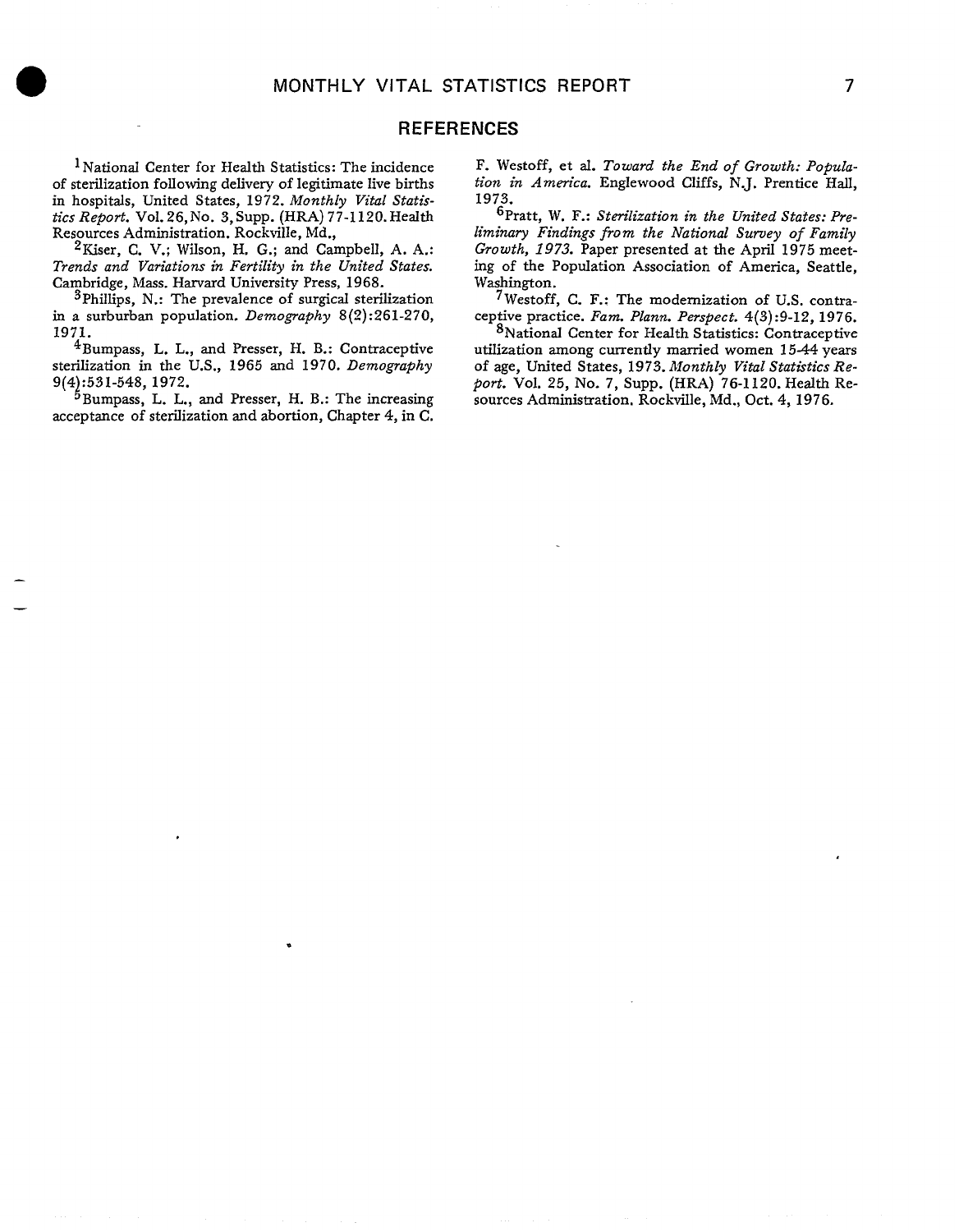#### **TECHNICAL NOTES**

in this report are based on the 1972 National birth injuries to the infant, Apgar scores, infant's Natality Survey (or the National Natality Fol- condition at discharge, and birthweight. (3) If Iowback Survey as it is often referred to) con- the attending physician and hospital of birth had ducted by the National Center for Health Statis- the same address, the hospital was sent one longtics. The survey was based on a probability er questionnaire which gathered all the informasample of 1 in 500 certificates of live birth filed tion on both the physician and the short hospiin the United States in 1972, This resulted in a tal questionnaires. (4) If the place of delivery total sample of 6,505 certificates, of which was not a hospital but a physician was the at-5,689 were of legitimate births. Births which tendant at birth, only the physician questionwere reported to be illegitimate ( $N = 555$ ) or naire was mailed. (5) If the birth did not occur inferred to be illegitimate by comparison of in a hospital and was not attended by a physinames of father, mother, and baby  $(N = 261)$  cian, only the mother received a questionnaire. were eliminated from this study; this represents Nonhospital births  $(N = 42 \text{ of } 5,689 \text{ in the})$ approximately 403,000 illegitimate births not sample, representing 21,000 births nationally) studied. Additional information for the 5,689 are not included in this report since the hospital legitimate live births was obtained from the fol- questionnaire was the source of information on lowing sources: (1) All mothers named on the postpartum sterilization, Estimates in this report sample certificates were mailed a questionnaire refer to all legitimate live hospital births in the to obtain a complete pregnancy history, house- United States in 1972 since the data are hold composition, wantedness of the sample weighted by means of a poststratified ratio estibirth, expectation of additional births, date of mation procedure for race, age, and live-birth first and present marriage, husband's income, order. family income, mother's education, father's edu- Response rates to the mailed questionnaires cation, and information regarding persons and were 71.5 percent from the mothers, 85.4 perinstitutions seen for prenatal care, hospital bill, cent from the hospitals, and 72.2 percent from and doctor bill that was paid for by health in- the physicians. Unit nonresponse (unreturned surance. (2) If the attending physician and the questionnaires) was treated the same as item hospital where the birth occurred had different nonresponse (some questions left blank on a readdresses on the birth certificate, the physician turned questionnaire), and these values were imwas mailed a questionnaire to obtain informa- puted from a matrix of values appropriate for tion regarding the mother's pregnancy history, each birth according to certain social, demovisits for prenatal and postpartum care, compli- graphic, and health characteristics. cations noted during those visits, whether family RELIABILITY. The probability design of the planning information was given, and the method survey makes possible the calculation of samof contraception the mother may have decided pling errors. The standard error is a measure of to use. Also, the hospital was mailed a short the sampling variation that occurs by chance questionnaire to obtain the mother's pregnancy because only a sample rather than the entire history, her admission and discharge dates, dura- population of births is surveyed. Approximate tion of labor, type of delivery, type of anesthet- standard errors for estimated numbers and peric used, complications of pregnancy and labor, centages in this report are shown in tables I and underlying medical conditions of the mother, II, and an example is provided on the method by whether a sterilizing operation was performed, which significance tests may be conducted. whether the mother was given family planning Findings discussed in the text are statistically information, the method of contraception she significant at the 0.05 level with two-tailed normay have decided to use, condition of infant at mal deviate tests.

METHOD AND RESPONSE. The data presented delivery, congenital malformations of infant,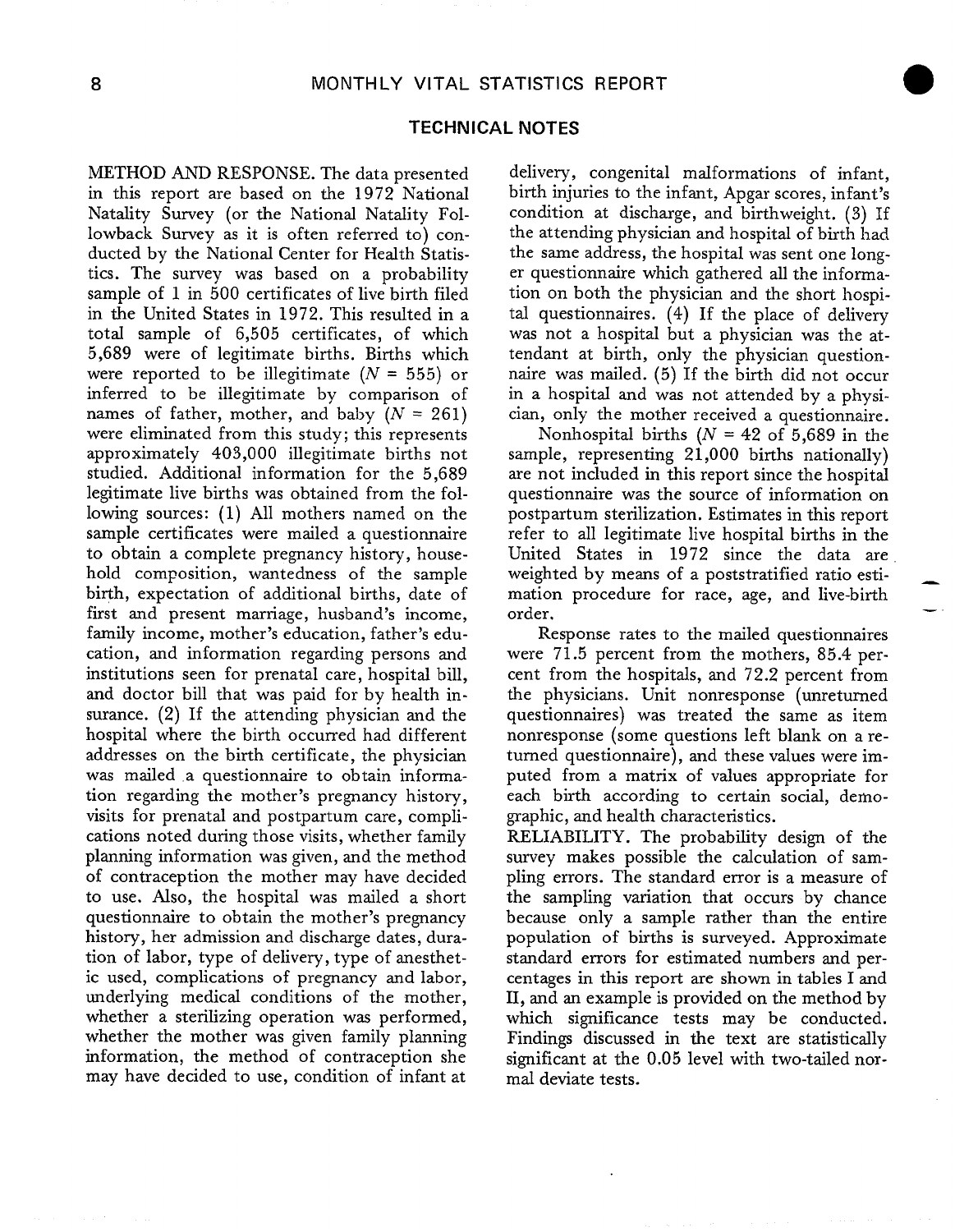## **MONTHLY VITAL STATISTICS REPORT 9 9**

| Table 1. APPROXIMATE STANDARD ERRORS FOR ESTIMATED |
|----------------------------------------------------|
| NUMBERS: 1972 NATIONAL NATALITY SURVEY             |

| Size of estimate | Relative<br>standard<br>error<br>in percent | Standard<br>error |  |  |
|------------------|---------------------------------------------|-------------------|--|--|
|                  | 29.2                                        | 876               |  |  |
|                  | 22.6                                        | 1.130             |  |  |
|                  | 16.0                                        | 1.600             |  |  |
|                  | 9.2                                         | 2,760             |  |  |
|                  | 7.1                                         | 3.550             |  |  |
|                  | 6.0                                         | 4,200             |  |  |
|                  | 5.0                                         | 5,000             |  |  |
|                  | 3.4                                         | 6.800             |  |  |
|                  | 2.1                                         | 10,500            |  |  |
|                  | 1.7                                         | 11.900            |  |  |
|                  | 1.3                                         | 13,000            |  |  |
|                  | 0.6                                         | 12,000            |  |  |
|                  | 0.4                                         | 10.000            |  |  |

#### **Table Il. APPROXIMATE STANDARD ERRORS FOR ESTIMATED PERCENTAGES EXPRESSED IN PERCENTAGE POINTS: 1972 NATIONAL NATALITY SURVEY**

| Base of percentage | 2 or 98 | 5 or 95 | $10$ or $90$ | 20 or 80 | 30 or 70 | 40 or 60 | 50   |
|--------------------|---------|---------|--------------|----------|----------|----------|------|
|                    | 4.1     | 6.4     | 8.8          | 11.7     | 13.4     | 14.3     | 14.6 |
|                    | 3.2     | 4.9     | 6.8          | 9.0      | 10.4     | 11.1     | 11.3 |
|                    | 2.2     | 3.5     | 4.8          | 6.4      | 7.3      | 7.8      | 8.0  |
|                    | 1.3     | 2.0     | 2.8          | 3.7      | 4.2      | 4.5      | 4.6  |
|                    | 1.0     | 1.6     | 2.1          | 2.9      | 3.3      | 3.5      | 3.6  |
|                    | 0.8     | 1.3     | 1.8          | 2.4      | 2.8      | 3.0      | 3.0  |
|                    | 0.7     | 1.1     | 1.5          | 2.0      | 2.3      | 2.5      | 2.5  |
|                    | 0.5     | 0.8     | 1.1          | 1.4      | 1.6      | 1.8      | 1.8  |
|                    | 0.3     | 0.5     | 0.7          | 0.9      | 1.0      | 1.1      | 1.1  |
|                    | 0.3     | 0.4     | 0.6          | 0.8      | 0.9      | 0.9      | 1.0  |
|                    | 0.2     | 0.3     | 0.5          | 0.6      | 0.7      | 0.8      | 0.6  |
|                    | 0.2     | 0.2     | 0.3          | 0.4      | 0.5      | 0.6      | 0.6  |
|                    | 0.1     | 0.2     | 0.3          | 0.4      | 0.5      | 0.5      | 0.5  |
|                    |         |         |              |          |          |          |      |

Example: Suppose that 20 percent of mothers in some category had postpartum sterilizing operations, and the base of that percent is **50.000. The 20 oercent column and the 50,000 row indicate that one standard error is 2.9 percentage points, and two standard errors is tw;ce that, or 5;8 percentage points. Therefore, the chances are about 95 out of 100 that "this 20.0 percent estimate from the sample differs from the value for the entire population by lessthan two standard errors, and the percent of mothers in the population who had a postpartum sterilizing operation ranges between 14.2 and 25.8 percent (20.0 percent + 5,8 percent). This is a 95 percent confidence interval, and when this interval is found not to overlap with another 95 percent confidence interval which has been similarly calculated, it may be said that the difference is statistically significant at the 0.05 level or beyond. Interpolation may be used for percentages and base numbers which do not closely correspond to the table values shown.**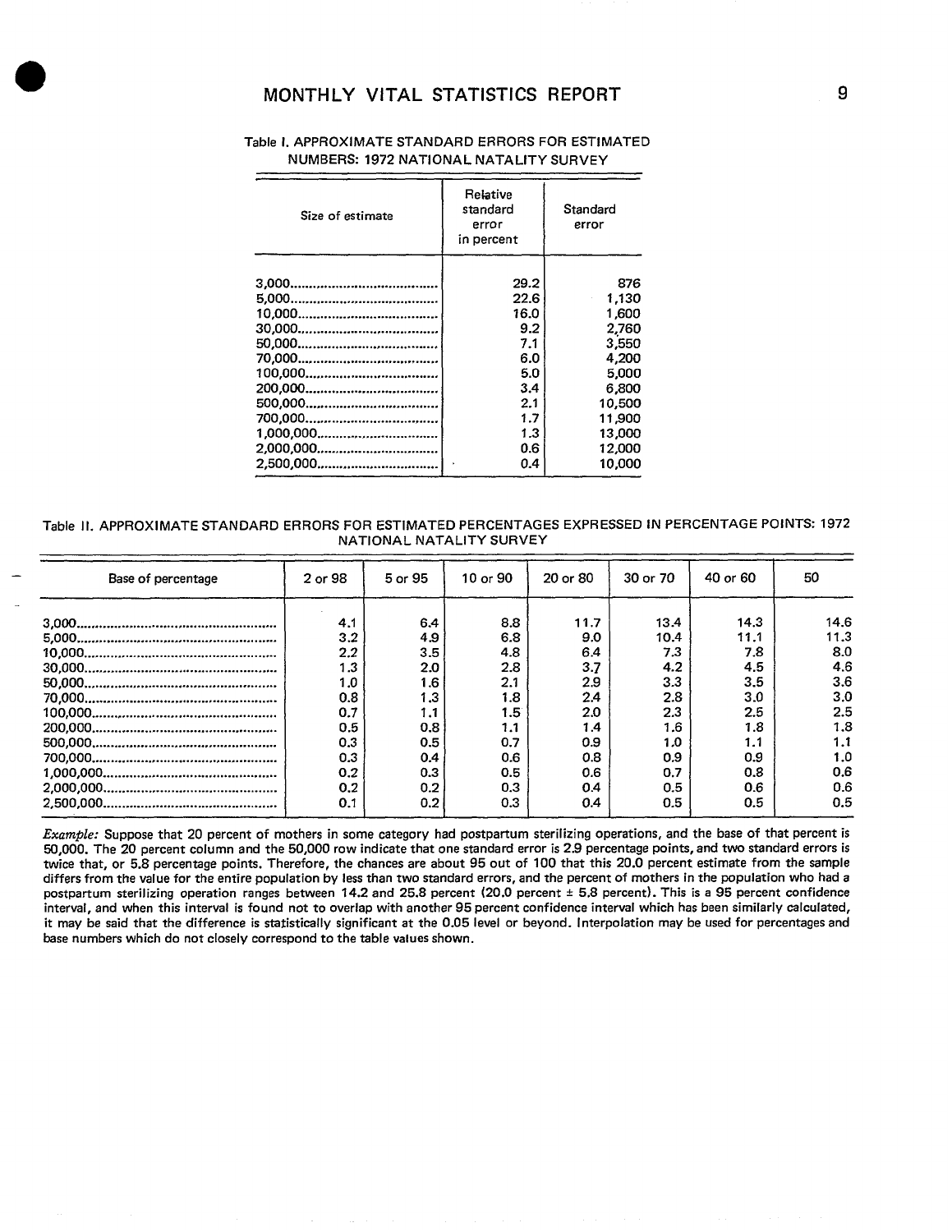### **DEFINITIONS OF TERMS**

*Sterilization.* –The fact of sterilization is determined from the hospital questionnaire with a single question: "Was any operation performed which will prevent future pregnancies?"

*Live-birth order.* –Live-birth order is derived from the birth certificate and refers to the total number of children ever born alive to the mother including the sample child born in 1972.

Age.—Age of mother is derived from the birth certificate and refers to the age at last birthday.

*Education.* –Education of mother is derived from the mother's questionnaire and refers to the highest grade of regular school completed. Trade or business school education is not included.

*Previous fetal loss.* –The total number of previous fetal losses is the sum of stillbirths ["Have you ever had a stillbirth? (That is, a baby that was born dead)" and "How many have you ever had?"] and miscarriages ["Have you ever had a miscarriage? (Do not include any stillbirth already counted)" and "How many have you ever had?"]. These fetal losses were derived from the mother's questionnaire and do not include induced abortions.

*Underlyin~ medical conditions.* –Underlying medical conditions existing during this pregnancy (diabetes, varicosity, congenital heart disease, thyroid condition, obesity, anemia, cardiovascular-renal disease, asthma, other chronic pulmonary conditions, orthopedic condition, and other) were obtained from the long or short hospital questionnaire.

*Complications of pregnancy.* –Complications of this pregnancy (urinary infection, hypertension, toxemia preeclampsia, eclarnpsia, anemia, rubella, embolism, obesity, and other were obtained from the long or short hospital questionnaire.

*Trimester of* pregnancy *that* prenatal care *began and number of prenatal visits.* —The month of pregnancy prenatal care began and the number of visits the mother had were obtained from the physician and hospital questionnaires. These items do not include prenatal care which may have been received from a physician who was not the attendant at birth or other care received by the mother which was unknown to the reporting hospital or physician. These comments also apply to the "no prenatal care" category in the other maternal health characteristics shown in table 2.

*Complications or unusual conditions noted*  during the first *trimester, second trimester, and third trimester, and* number of *prenatal trimesters mother experienced complications. —*  These items were obtained from the physician and hospital questionnaires. The question was 'Were any complications or unusual conditions noted during the mother's prenatal care – period?" If yes, then "List below any complications or unusual conditions which were noted" – (according to trimester of visit).

*Complications of labor.* –Complications of labor (inadequate pelvis, transverse lie, multiple birth, abnormal position of placenta or cord, premature rupture of membranes, unusual bleeding, prolonged labor, anesthesia reaction, and other) were obtained from the long or short hospital questionnaire.

*Type of delivery.* –Type of delivery (spontaneous, forceps, cesarean section, breech, and other) is from the long or short hospital questionnaire. .

Complications of mother's health noted *after delivery.* —The long and short hospital questionnaires asked "Were any complications to mother's health noted after delivery?"